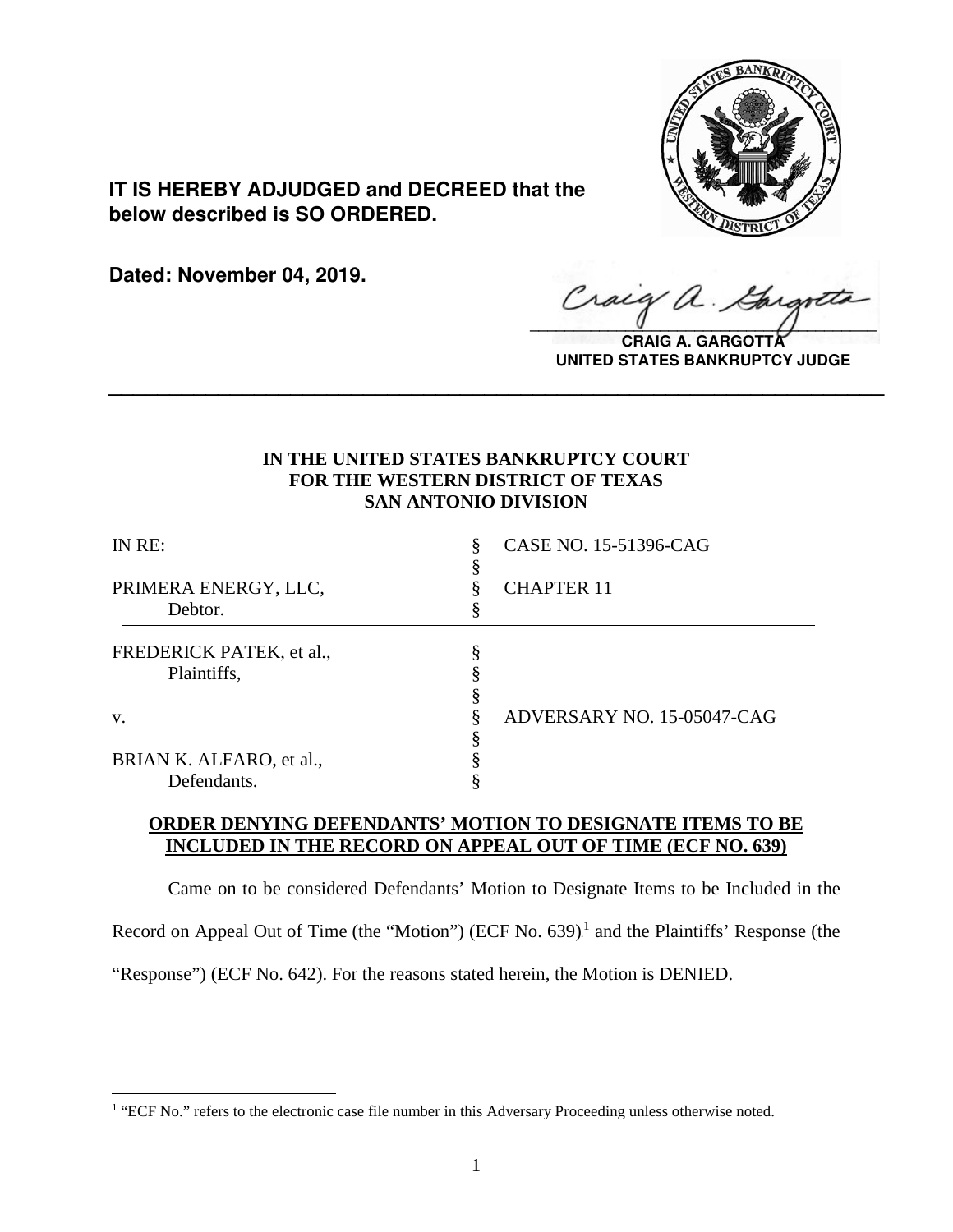#### **PROCEDURAL BACKGROUND**

Plaintiffs commenced this action by filing their lawsuit styled *Frederick Patek, Geraldine Patek, Jim Gregory, Cal Curtner, Lisa Simpson, Jasper Campise, Karen Smith, William Crawford, Mike Covington, Marc Keese, Mike McPherson, Ed McPherson, Wesley Crow, Dieter Jansen, Quackenbush Petroleum, James Reiley, Betty Reiley, Rick Reiley, Greg Shilts and Jana Shilts and on behalf of All Other Similarly Situated Investors of Defendants, "Screaming Eagle," "Montague Legacy" and "Buda Well" Investments vs. Brian K. Alfaro, Primera Energy, LLC, Alfaro Oil and Gas, LLC and Alfaro Energy, LLC*, in the 288th District Court for Bexar County on April 24, 2015 (the "State Court Action").

In the State Court Action, Plaintiffs sought and obtained a temporary restraining order ("TRO") against Brian Alfaro ("Alfaro"), Primera Energy, LLC ("Primera"), Alfaro Oil and Gas, LLC ("Alfaro O&G") and Alfaro Energy, LLC ("Alfaro Energy") on April 28, 2015. On June 2, 2015, the state court judge entered a temporary injunction against Defendants Alfaro, Primera, Alfaro O&G and Alfaro Energy.<sup>2</sup>

On June 3, 2015, Primera filed for relief under Title 11 of the United States Code commencing Bankruptcy Case No. 15-51396 (the "Bankruptcy Case").On June 19, 2015, Alfaro, Primera, Alfaro O&G, Alfaro Energy, King Minerals, LLC ("King") and Silver Star Resources, LLC ("Silver Star") removed the State Court Action to this Court, commencing this Adversary Proceeding No. 15-05047 (the "Adversary"). Also, on June 19, 2015, Plaintiffs filed their Second Amended Petition in the State Court Action adding King and Silver Star as Defendants.

On July 13, 2015, Jason Searcy was appointed chapter 11 trustee for the estate of Primera

<sup>&</sup>lt;sup>2</sup> The state court judge also appointed a receiver, Lamont Jefferson, for Alfaro O&G and Alfaro Energy. Mr. Jefferson took the position that as receiver for Alfaro O&G and Alfaro Energy, he was not authorized or required to represent Alfaro O&G and Alfaro Energy in this adversary proceeding. As such, the Court allowed Defendants' counsel to represent them.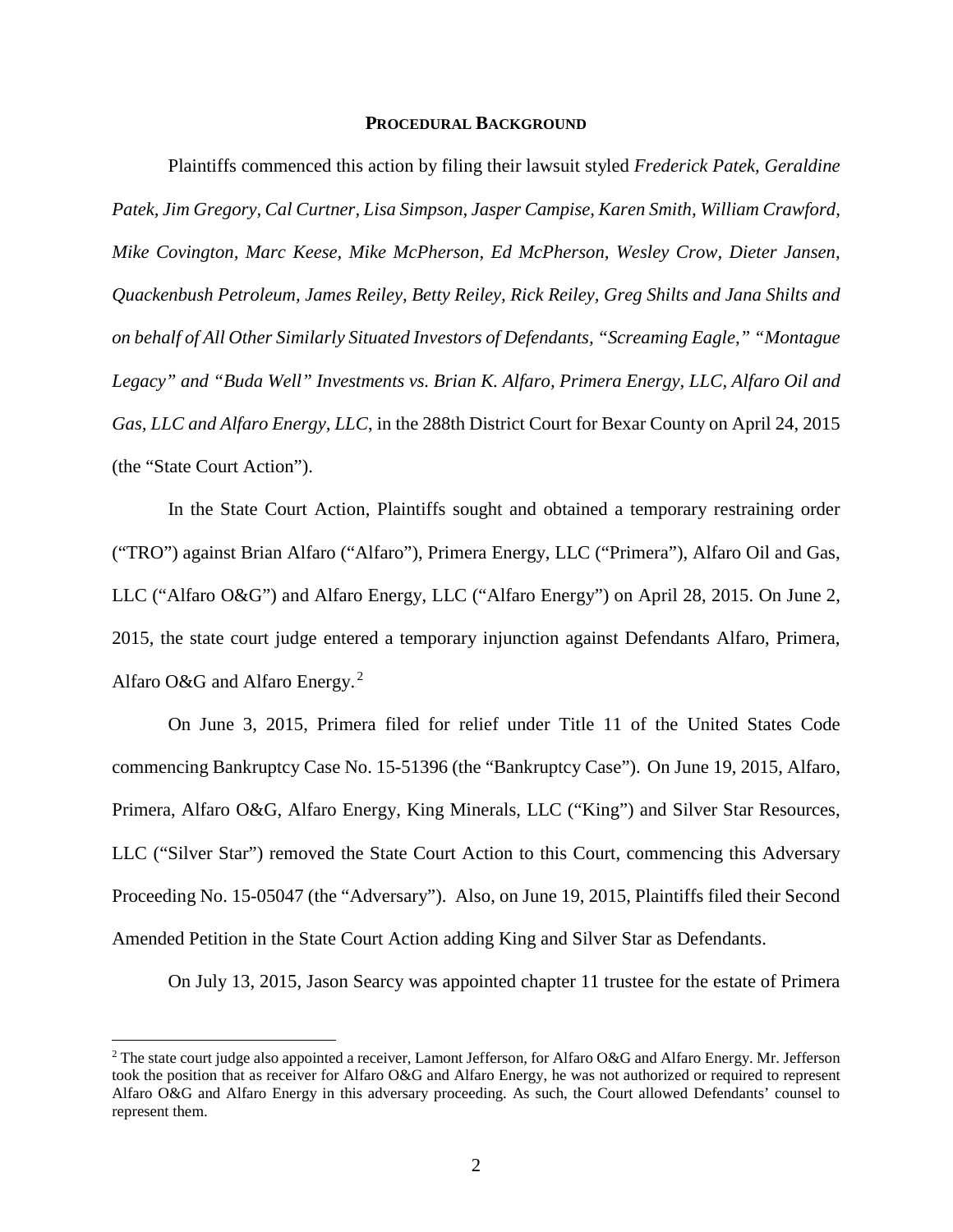in the Bankruptcy Case. On August 11, 2015, Plaintiffs filed their Application for Temporary Restraining Order and Temporary and Permanent Injunctions (ECF No. 22) (the "Application") in this Adversary, seeking relief against Alfaro, Primera, Alfaro O&G, Alfaro Energy, King and Silver Star. On August 14, 2015, Plaintiffs filed their Third Amended Complaint (ECF No. 29) in this Adversary adding the following Defendants to their Third Amended Complaint: 430 Assets, LLC ("430 Assets"); Kristi Michelle Alfaro ("Kristi Alfaro"); Brian Alfaro and Kristi Alfaro, as trustees for the Brian and Kristi Alfaro Living Trust ("Living Trust"); and Ana and Averys Candy Island, LLC ("Candy Island").

The Court held a hearing on the Application over the following five days: August 28, 2015; September 1, 2015; September 2, 2015; September 4, 2015; and September 15, 2015. The Court issued its Order Denying Plaintiffs' Application for Preliminary Injunction (ECF No. 98) on October 28, 2015. In its Order, the Court specifically noted that the Order only referenced those Defendants who were named in the Application to the Court and excluded those Defendants who had been added in later amended Complaints. Thus, the Order referred only to Defendants Alfaro, Primera, Alfaro O&G and Alfaro Energy.

Prior to trial, the Court also issued two Orders Granting, In Part, and Denying, In Part, Defendants' Motions to Dismiss (ECF Nos. 165 and 327). Pursuant to the Court's Orders on the Motions to Dismiss, the Court dismissed the following: (1) Plaintiffs' Texas Uniform Fraudulent Transfer Act ("TUFTA") claims against King and Candy Island; and (2) Plaintiffs' claims for breach of fiduciary duty against all Defendants.

The parties, therefore, proceeded to trial on the following remaining claims: (1) common law fraud and fraud in the inducement; (2) fraud in a real estate transaction; (3) negligent misrepresentation; (4) Deceptive Trade Practices Act ("DTPA") claims; (5) violations of the Texas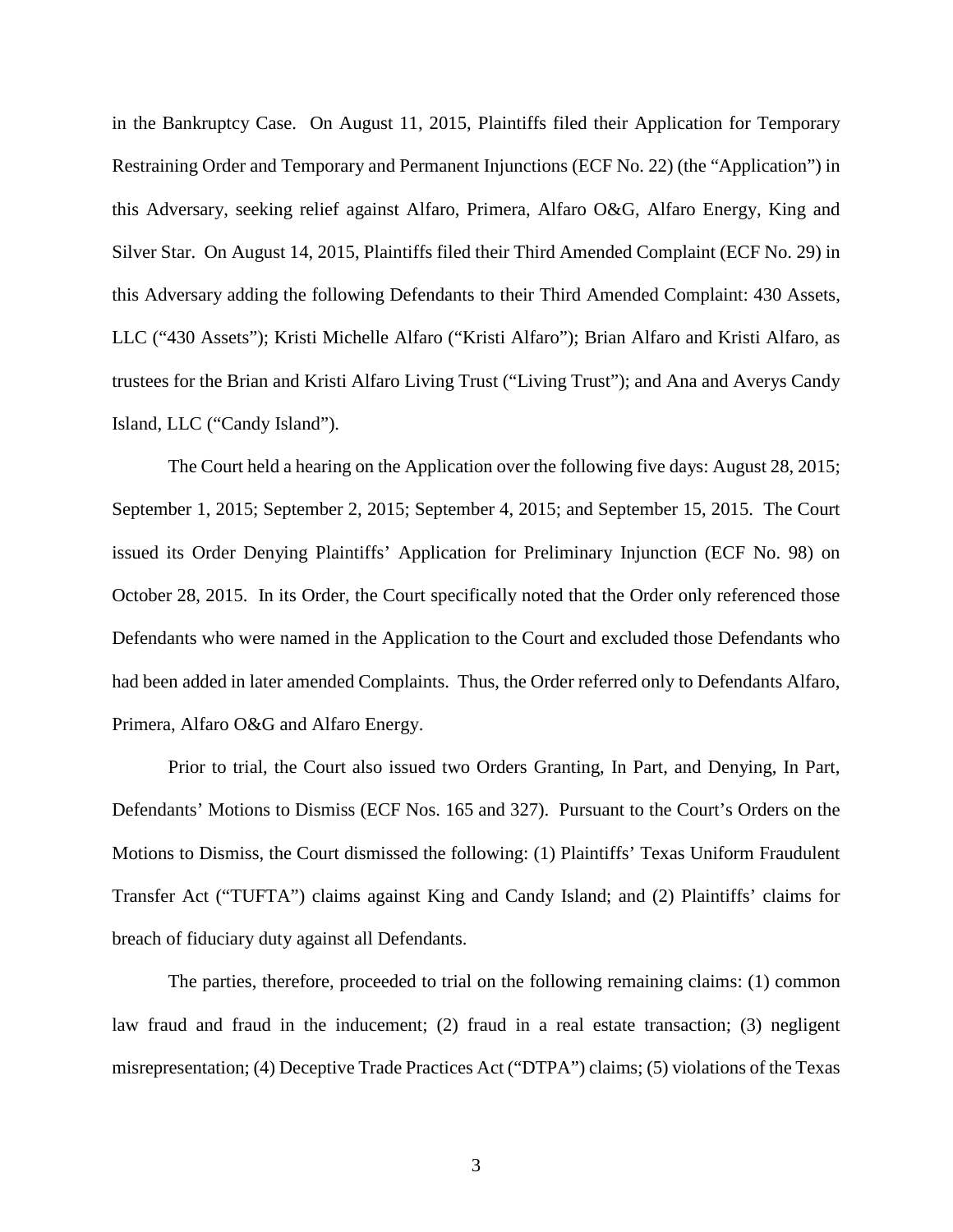Securities Act; (6) conversion; (7) TUFTA claims against all Defendants but King and Candy Island; (8) unjust enrichment/disgorgement; (9) money had and received; and (10) civil conspiracy.<sup>3</sup> The Court conducted a six-day trial before taking the matters under advisement. Not all of the Plaintiffs testified, apparently relying on the evidence adduced at trial to support their claims for relief. When the Plaintiffs rested after their presentation of the evidence, the Defendants asked for a directed verdict, asserting that the Plaintiffs had not met their burden of proof. The Court denied the Defendants' oral request for a directed verdict. Thereafter, the Defendants rested without offering any controverting evidence or argument. Trial was concluded on April 18, 2017, and the Court allowed the parties to submit post-trial briefs. The Court advised the parties that it was ordering a transcript of the trial so that the parties could refer to the transcript in their posttrial briefing and the Court could refer to the trial transcripts in issuing its Memorandum Opinion. In ordering the trial transcript, the Court never made any representations to the parties that in doing so it was designating the transcript for purposes of any appeal.

On December 29, 2017, the Court issued its 182-page Memorandum Opinion (ECF No. 369) and Final Judgment (ECF No. 370)<sup>4</sup> ("Judgment") granting the following relief to the prevailing Plaintiffs:<sup>5</sup>

IT IS THEREFORE ORDERED, ADJUDGED and DECREED that Plaintiffs prevail in their claims for common law fraud, fraud in the inducement, fraud in the real estate transaction, and negligent misrepresentation.

IT IS FURTHER ORDERED, ADJUDGED and DECREED that a take-nothing judgment is entered on Plaintiffs' claim for DTPA, violation of the Texas Securities Act, conversion, unjust enrichment, money had and money received, and civil conspiracy.

 <sup>3</sup> Plaintiffs and Defendants all consented to entry of final order and judgment by the Bankruptcy Court. *See* Joint Pre-Trial Order (ECF No. 290).<br><sup>4</sup> The Judgment was later clarified as to some of the Court's findings and ruling on March 29, 2018. (ECF No. 400).

Nonetheless, the Judgment has been final since March 29, 2018, and any suggestion that the Judgment is not final is incorrect and lacking in merit.

<sup>&</sup>lt;sup>5</sup> For purposes of this Order, the term "prevailing Plaintiffs" refers only to those Plaintiffs that obtained a judgment against Defendants.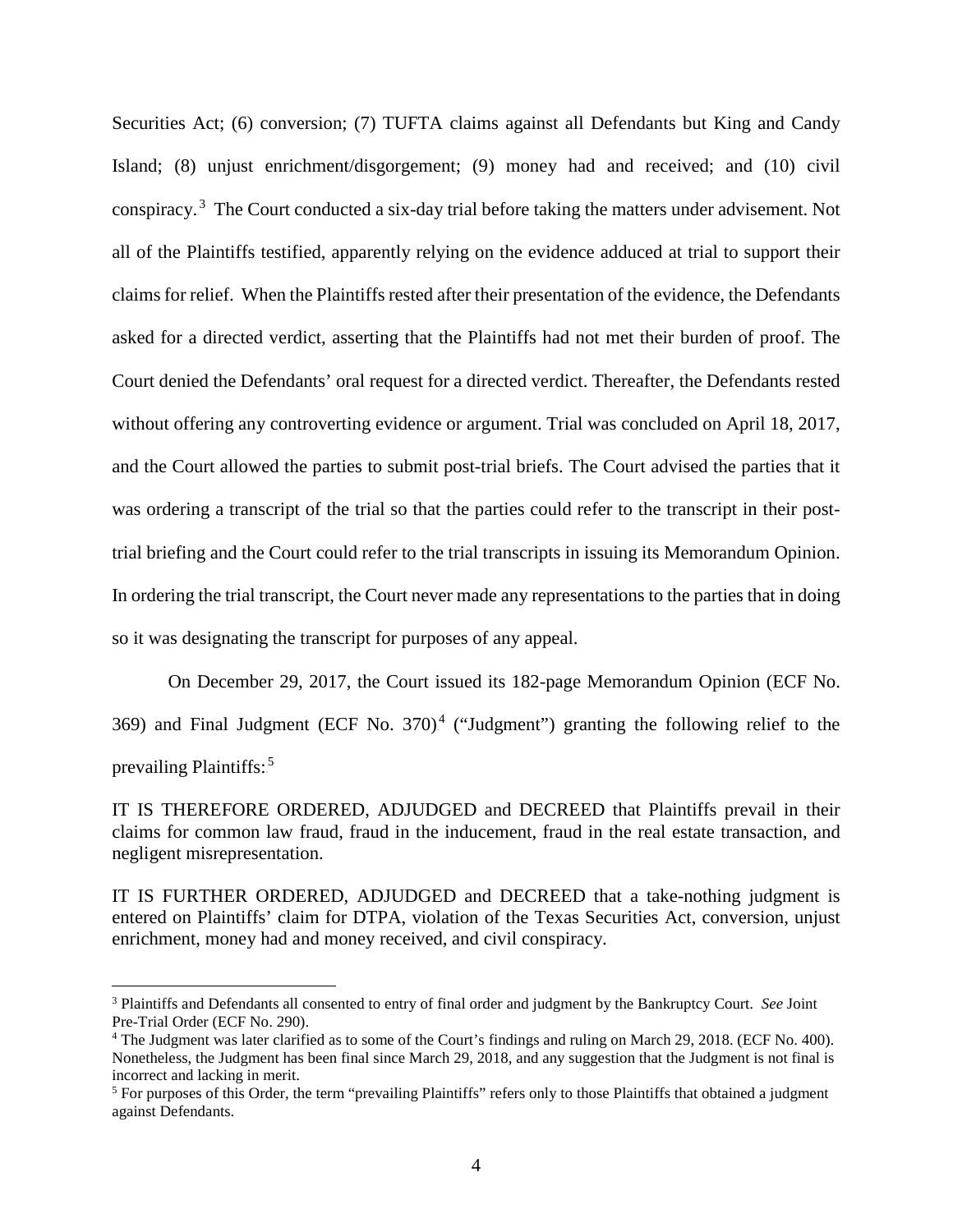IT IS FURTHER ORDERED, ADJUDGED and DECREED that Plaintiffs' request for actual damages is GRANTED in the following amounts:

| <b>Plaintiff</b>           | <b>Damages Awarded</b> |
|----------------------------|------------------------|
| <b>Rick Reiley</b>         | \$149,832.00           |
| <b>Betty Reiley</b>        | \$111,399.22           |
| Vincent J. Gillette        | \$324,244.44           |
| <b>Sharon Walls</b>        | \$350,055.44           |
| <b>Rick Griffey</b>        | \$210,412.00           |
| Thomas J. Gillette         | \$379,221.05           |
| DC Oil Company             | \$430,820.00           |
| <b>James Buford Salmon</b> | \$6,008,181.10         |
| David Davalos              | \$25,361.50            |
| <b>Total</b>               | \$7,989,526.75         |

IT IS FURTHER ORDERED, ADJUDGED and DECREED that Defendants shall provide an accounting for the following property:

a. Salary and compensation transferred to the Living Trust beginning March 2016.

b. Bentley purchased within the last two years with a purchase price of \$189,000.00.

c. Cadillac purchased in May 2013 for \$33,705.

IT IS FURTHER ORDERED, ADJUDGED, and DECREED that all other relief not specifically granted herein is DENIED.

(ECF No. 370 at pp. 4-6). Thereafter, the parties engaged in post-trial motions seeking:

(1) Motion to Alter or Amend Final Judgment (ECF No. 374);

(2) Motion for Clarification (ECF No. 375); and

(3) Motion for Reconsideration (ECF No. 376).

The parties filed responses and objections to the competing Motions resulting in the Court

issuing Orders denying most of the relief requested. (ECF Nos. 398, 399, and 400). As such, the Court's Judgment was final and appealable because there were no remaining matters for the Court to decide as it related to the trial and determination of its Judgment other than Plaintiffs' request for attorney's fees and costs under Fed. R. Bankr. P. 7054 and Local Rule 7054.

Defendants' Amended Notice of Appeal was filed on April 11, 2018. (ECF No. 407). Transmission of the Record on Appeal to the District Court was entered on May 11, 2018. (ECF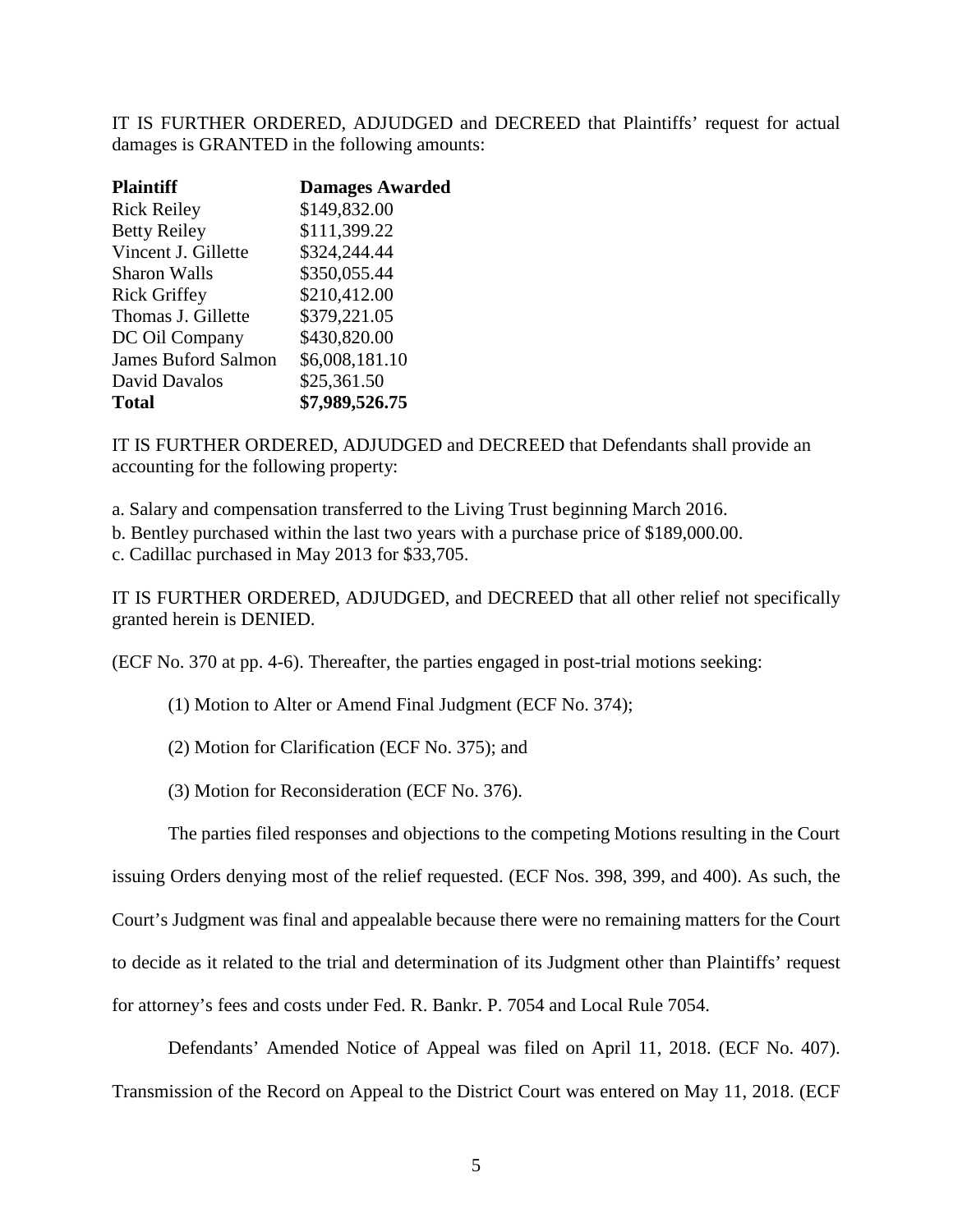No. 439-1). The Clerk's Notice that was included on the Transmission of the Record on Appeal to the District Court states:

Please note that the Appellant has not filed with the bankruptcy clerk a designation of the items to be included in the record on appeal and a statement of the issues to be presented as required by Federal Rule of Bankruptcy Procedure 8009(a).

(ECF No. 439-1).

The Court has carefully reviewed the docket in this Adversary Proceeding and notes that between May 11, 2018 (the transmission of the record on appeal) and November 18, 2018 (the date on which the prevailing Plaintiffs requested turnover of assets and appointment of a receiver) (ECF Nos. 481 and 482), Defendants did not file their designation of items to be included in the record on appeal or for a stay pending appeal of the enforcement of the Judgment. Defendants agreed to the appointment of J. Scott Rose as Receiver and turnover of documents and assets to the Receiver. (ECF Nos. 483 and 497). Since Mr. Rose's appointment as Receiver for the prevailing Plaintiffs, the Court's docket consists a variety of litigation relating to the Defendants' failure to comply with post-judgment discovery and satisfy the Judgment.<sup>6</sup> Further, as a result of Defendants' conduct, Mr. Rose has filed an adversary proceeding against Kristi Alfaro and Synergy E&P, LLC to recover fraudulent transfers and related claims for relief. (Adversary No. 19-05001).

On October 1, 2019, the District Court issued its Order Affirming the Bankruptcy Court's Memorandum Opinion and Judgment. (ECF No. 632). The District Court found that, because Defendants/Appellants failed to designate a record on appeal, the District Court could not review the evidence presented to the Bankruptcy Court. As such, the District Court held that it cannot conclude the Bankruptcy Court's findings of fact are clearly erroneous and must affirm the

<sup>&</sup>lt;sup>6</sup> There has also been some ancillary litigation between the prevailing Plaintiffs and Lamont Jefferson, as Receiver, on the collection of monies that has no bearing on the finality of the Judgment or the merits of Defendants' Motion.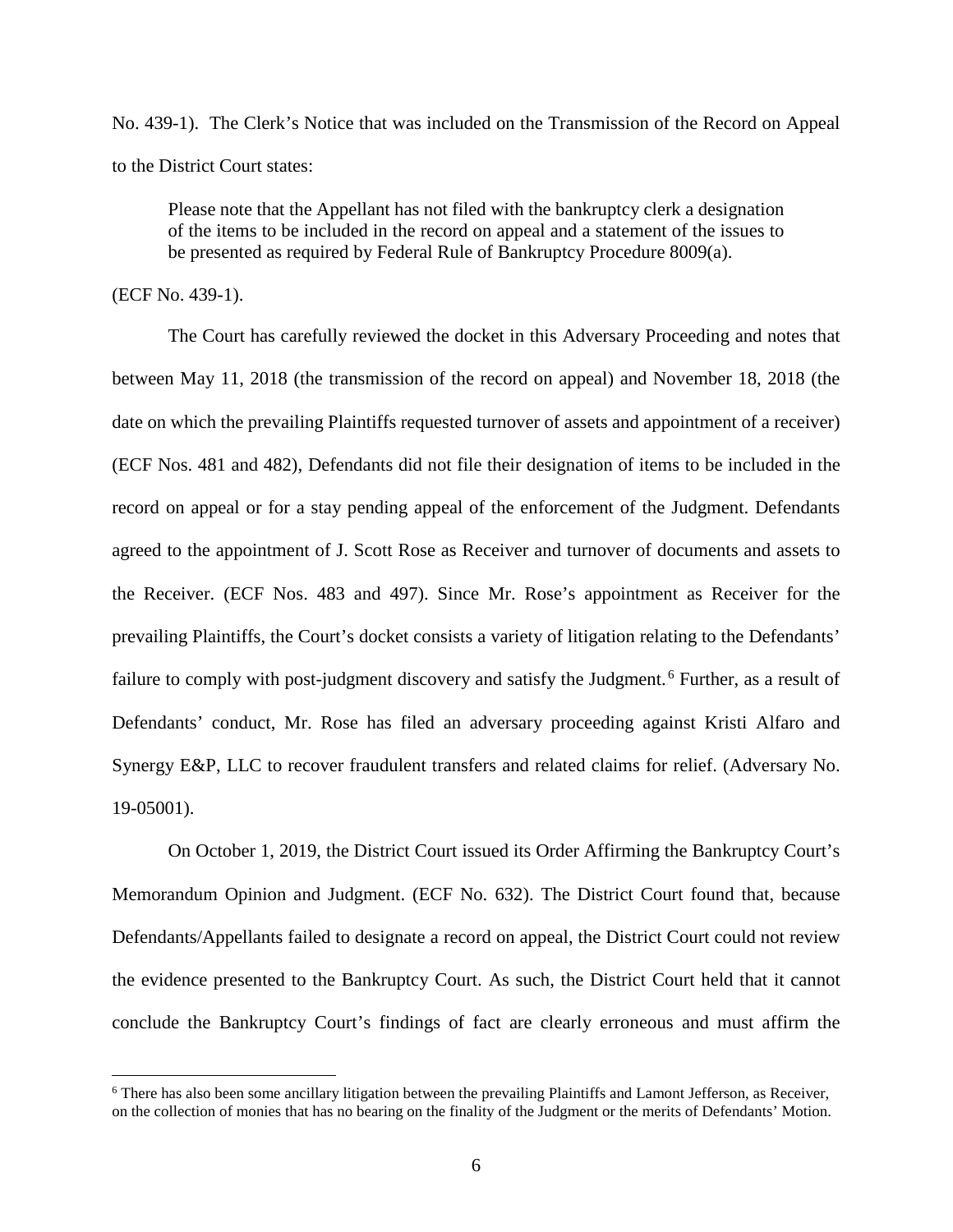decision of the Bankruptcy Court. (ECF No. 632 at pp. 4-5).

Defendants now file this Motion over nineteen months since the Notice of Appeal was filed, seeking to designate items for the record on appeal. Defendants have also filed another Notice of Appeal (ECF No. 640) with a Designation of Contents and Issues for Inclusion in Record on Appeal on the same issues on which the District Court affirmed this Court's Judgment. As explained herein, the Court only has jurisdiction to consider Defendants' Motion.

## **DISCUSSION**

Defendants argue Federal Rules of Bankruptcy Procedure 8001(a), 8009(e), and 9006(b)(1)

apply to their Motion and that the Court has discretion to grant their Motion under the "excusable

neglect" standard discussed in *Pioneer Inv. Servs. Co. v. Brunswick Assoc. L.P.*, 507 U.S. 380

(1993). Rule  $8003(a)(2)$  (formerly Rule  $8001(a)(2)$ ) states:

**(2) Effect of Not Taking Other Steps.** An appellant's failure to take any step other than the timely filing of a notice of appeal does not affect the validity of the appeal, but is ground only for the district court or BAP to act as it considers appropriate, including dismissing the appeal.

Fed. R. Bankr. P. 8003(a)(2) (West 2019). Rule 8009(e)(2) provides:

**(2) Correcting in Other Ways.** If anything material to either party is omitted from or misstated in the record by error or accident, the omission or misstatement may be corrected, and a supplemental record may be certified and transmitted:

- **(A)** on stipulation of the parties;
- **(B)** by the bankruptcy court before or after the record has been forwarded; or
- **(C)** by the court where the appeal is pending.

Fed. R. Bankr. P. 8009(e)(2). Rule 9006(b)(1), which addresses enlargement of time, states:

**(1) In General**. Except as provided in paragraphs (2) and (3) of this subdivision, when an act is required or allowed to be done at or within a specified period by these rules or by a notice given thereunder or by order of court, the court for cause shown may at any time in its discretion (1) with or without motion or notice order the period enlarged if the request therefor is made before the expiration of the period originally prescribed or as extended by a previous order or (2) *on motion made after*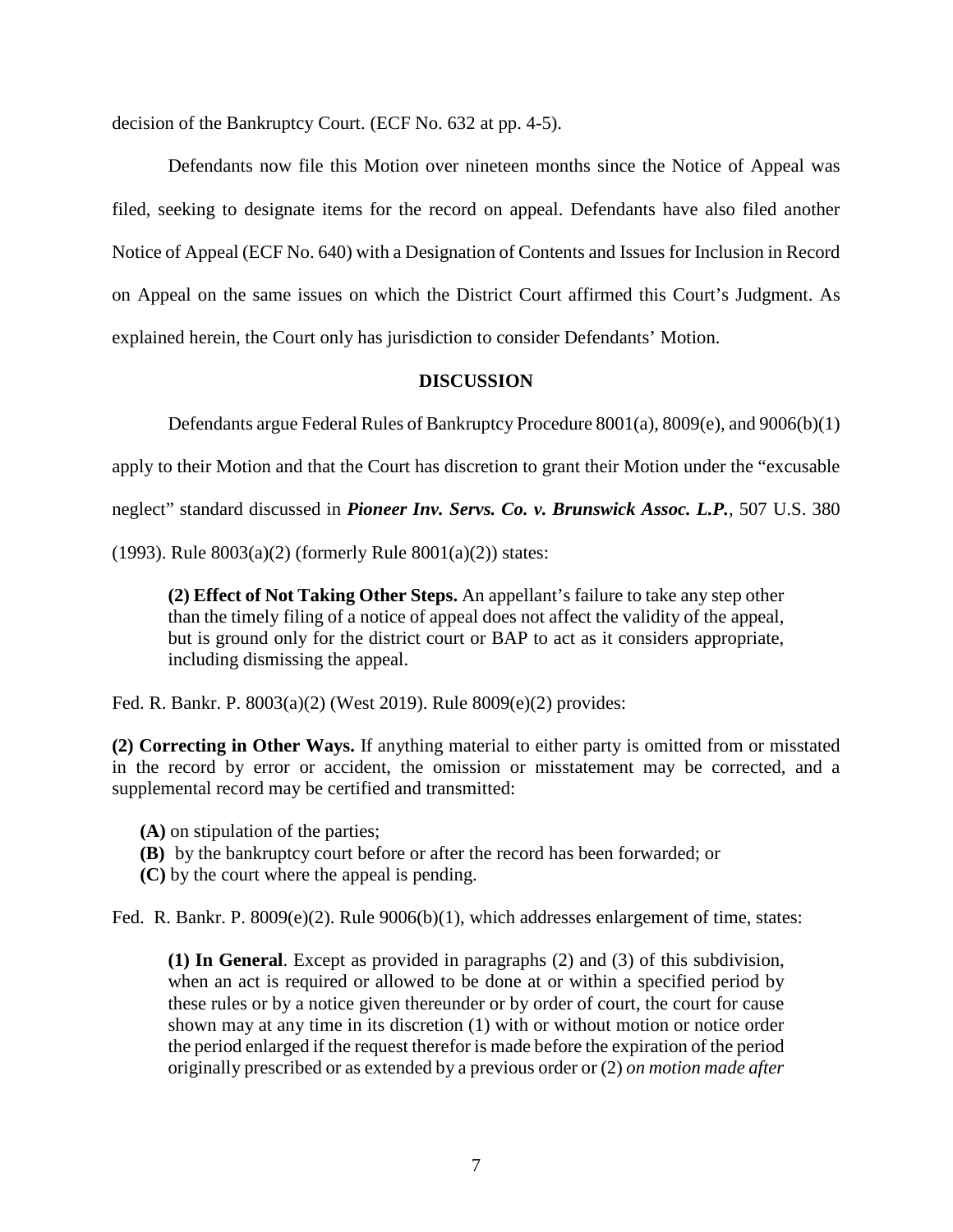*the expiration of the specified period permit the act to be done where the failure to act was the result of excusable neglect.*

Fed. R. Bankr. P. 9006(b)(1) (emphasis added).

Defendants assert that the Bankruptcy Rules and the Supreme Court's decision in *Pioneer* support their argument that the Court should exercise its discretion and allow the Defendants to designate the record on appeal out of time. The Court does agree that either a bankruptcy court or a district court can grant a motion to designate the record out of time. Further, this Court agrees that the basis for doing so should be under the excusable neglect standard stated in *Pioneer*.

The Supreme Court considered in *Pioneer* whether the failure to file a timely proof of claim constituted excusable neglect and whether courts are permitted under appropriate circumstances to accept late filings. 507 U.S. at 382–83. The "excusable neglect" in *Pioneer* was attributable to counsel's failure to file a timely proof of claim for his client due to "a major and significant disruption" in his professional life. *Id*. at 384. The bankruptcy court denied counsel's motion to permit the filing of a late proof of claim because counsel had proper and timely notice of the bar date for the filing of proofs of claim. *Id*. On appeal, the District Court remanded back to the bankruptcy court to make factual findings based on the following factors:

> (1) whether granting the delay will prejudice the debtor; (2) the length of the delay and its impact on efficient court administration; (3) whether the delay was beyond the reasonable control of the person whose duty it was to perform; (4) whether the creditor acted in good faith; and (5) whether clients should be penalized for their counsel's mistake or neglect."<sup>, "</sup>*Id.*, at 158a–159a (quoting *In re Dix,* [95 B.R. 134, 138 \(CA9 Bkrtcy. Appellate Panel 1988\)](https://1.next.westlaw.com/Link/Document/FullText?findType=Y&serNum=1989024373&pubNum=0000164&originatingDoc=Iaf7baa7c9c7e11d9bdd1cfdd544ca3a4&refType=RP&fi=co_pp_sp_164_138&originationContext=document&transitionType=DocumentItem&contextData=(sc.History*oc.UserEnteredCitation)#co_pp_sp_164_138) (in turn quoting *In re Magouirk,* [693 F.2d 948, 951 \(CA9 1982\)\)](https://1.next.westlaw.com/Link/Document/FullText?findType=Y&serNum=1982151598&pubNum=0000350&originatingDoc=Iaf7baa7c9c7e11d9bdd1cfdd544ca3a4&refType=RP&fi=co_pp_sp_350_951&originationContext=document&transitionType=DocumentItem&contextData=(sc.History*oc.UserEnteredCitation)#co_pp_sp_350_951)).

*Id.* at 385. Additionally, the District Court suggested that the Bankruptcy Court "consider whether the failure to comply with the bar date 'resulted from negligence, indifference, or culpable conduct on the part of a moving creditor or its counsel.'" *Id*.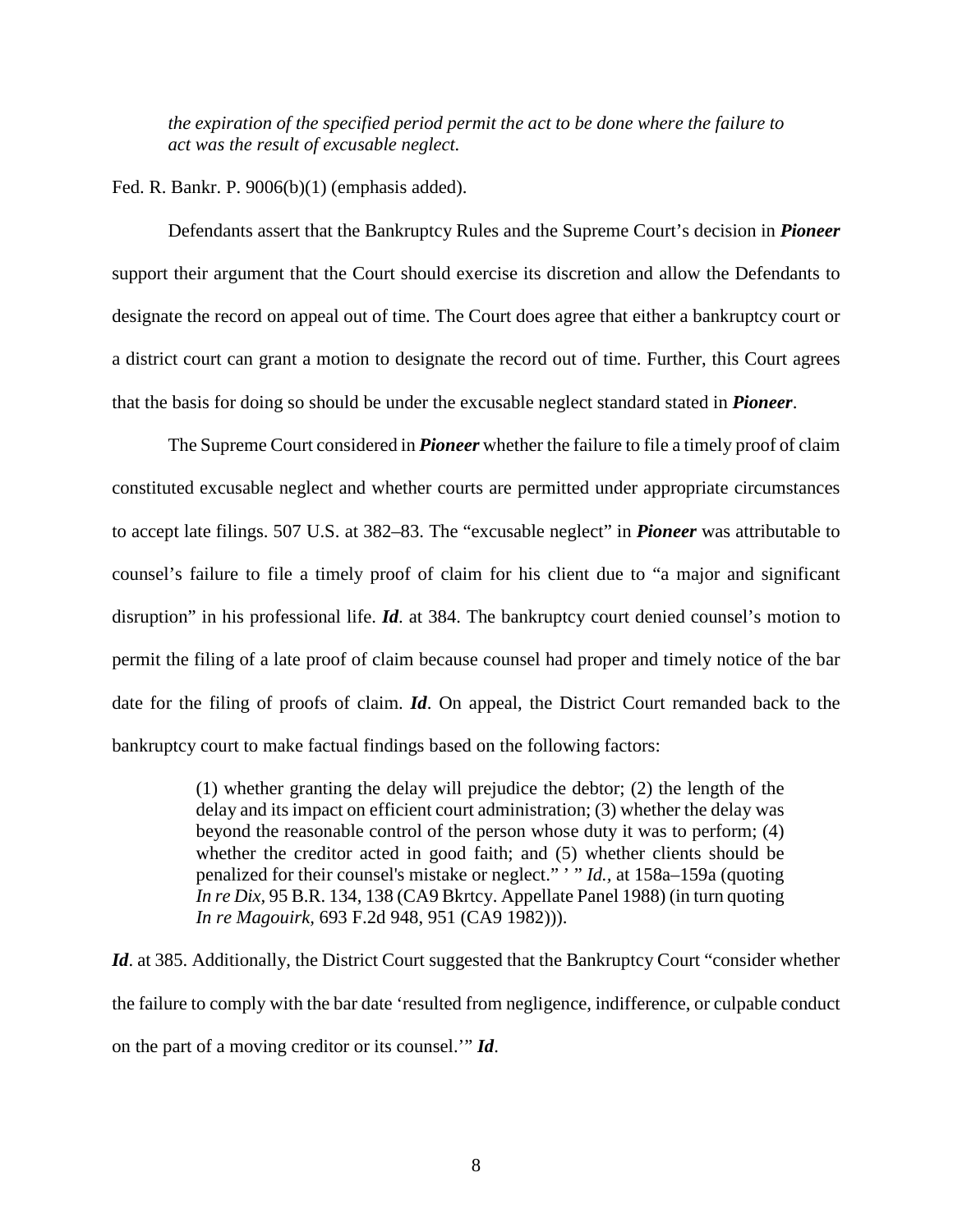On remand, the bankruptcy court again denied counsels' request to file a late filed proof of claim because the bankruptcy court found the reason for the delay was not outside counsel's control, and that the client had the requisite sophistication to understand the purpose of a bar date and the necessity in filing a timely proof of claim, notwithstanding counsel's negligence. *Id*. at 386. The bankruptcy court also concluded that under the circumstances of the case, permitting the filing of late filed proof of claim would render the bar date meaningless. *Id*.

The Sixth Circuit Court of Appeals reversed, finding that the bankruptcy court misapplied the fifth factor under *Dix*, because the client had inquired about pending filing deadlines (including the bar date for filing proofs of claims) and was advised that that none applied. *Id*. The Sixth Circuit reasoned that under the circumstances of the case, it would penalize the client for the error of his counsel. *Id*. (citation omitted). Further, the Sixth Circuit concluded that the "Notice for Meeting of Creditors" was ambiguous and confusing as to the bar date. *Id*. at 387. As such, the Sixth Circuit concluded that it was excusable neglect for counsel to misinterpret the bar date. *Id*.

The Supreme Court granted certiorari to resolve a conflict among the Courts of Appeal and their interpretation of "excusable neglect." *Id*. The Court found that "Congress plainly contemplated that the courts would be permitted, where appropriate, to accept late filings caused by inadvertence, mistake, or carelessness, as well as by intervening circumstances beyond the party's control." *Id*. at 388. The Court also reviewed the history of Rule 9006 and its predecessor rules, concluding that courts were entrusted with the authority to accept tardy filings "in accordance with the equities of the situation." *Id*. at 390 (citation omitted). After examining the contours of excusable neglect under the Rules, including Fed. R. Civ. P. 60(b), the Court concluded:

Because Congress has provided no other guideposts for determining what sorts of neglect will be considered "excusable," we conclude that the determination is at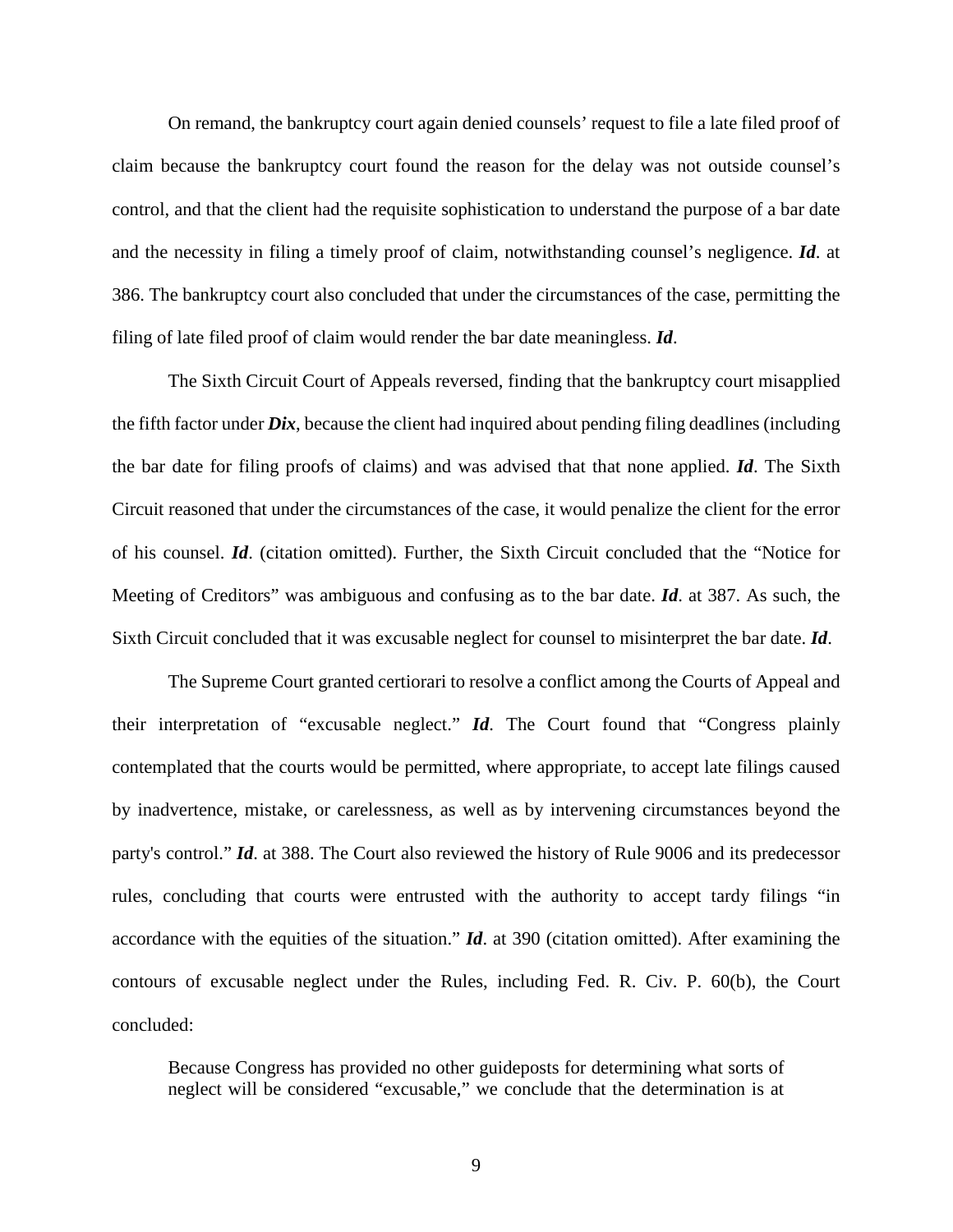bottom an equitable one, taking account of all relevant circumstances surrounding the party's omission. These include, as the Court of Appeals found, the danger of prejudice to the debtor, the length of the delay and its potential impact on judicial proceedings, the reason for the delay, including whether it was within the reasonable control of the movant, and whether the movant acted in good faith.

*Id*. at 395 (citation omitted and internal footnotes omitted).

Nonetheless, the Court also held that penalizing the client for the negligence of counsel is appropriate under the doctrine of agency, because in our system of representative litigation, each party is deemed bound by the acts of his lawyer-agent and is considered to have "notice of all facts, notice of which can be charged upon the attorney." *Id*. at 397 (citation omitted). Further, in evaluating excusable neglect, the Court stated that the proper focus is whether the neglect of the litigant and counsel was excusable. *Id*.

Defendants note that the Fifth Circuit has considered whether dismissal of an appeal for failure to follow the Bankruptcy Rules governing bankruptcy appeals is an appropriate remedy. *In the Matter of CPDC Inc.*, 221 F.3d 693 (5th Cir. 2000). In *CPDC*, appellants filed their notice of appeal and designation of record excerpts but failed to file a statement of issues as required under Rule 8006. *Id*. at 695. Appellees timely filed their own designation of record excerpts and issues on appeal. *Id*. Appellees filed their motion to dismiss the appeal because appellants had not filed a statement of issues on appeal. *Id*. at 696. Appellants filed a response to the motion to dismiss appeal, a statement of the issues on appeal, and a motion for leave to file their issues on appeal. *Id*. Appellants argued that the district court should: "(1) make a finding of bad faith or negligence; (2) consider whether the delay prejudiced other parties; or (3) indicate that it considered the impact of sanctions and available alternative sanctions." *Id*. Appellants also contended that there was no prejudice or evidence of bad faith and that dismissal of the appeal was a remedy of last resort. *Id*.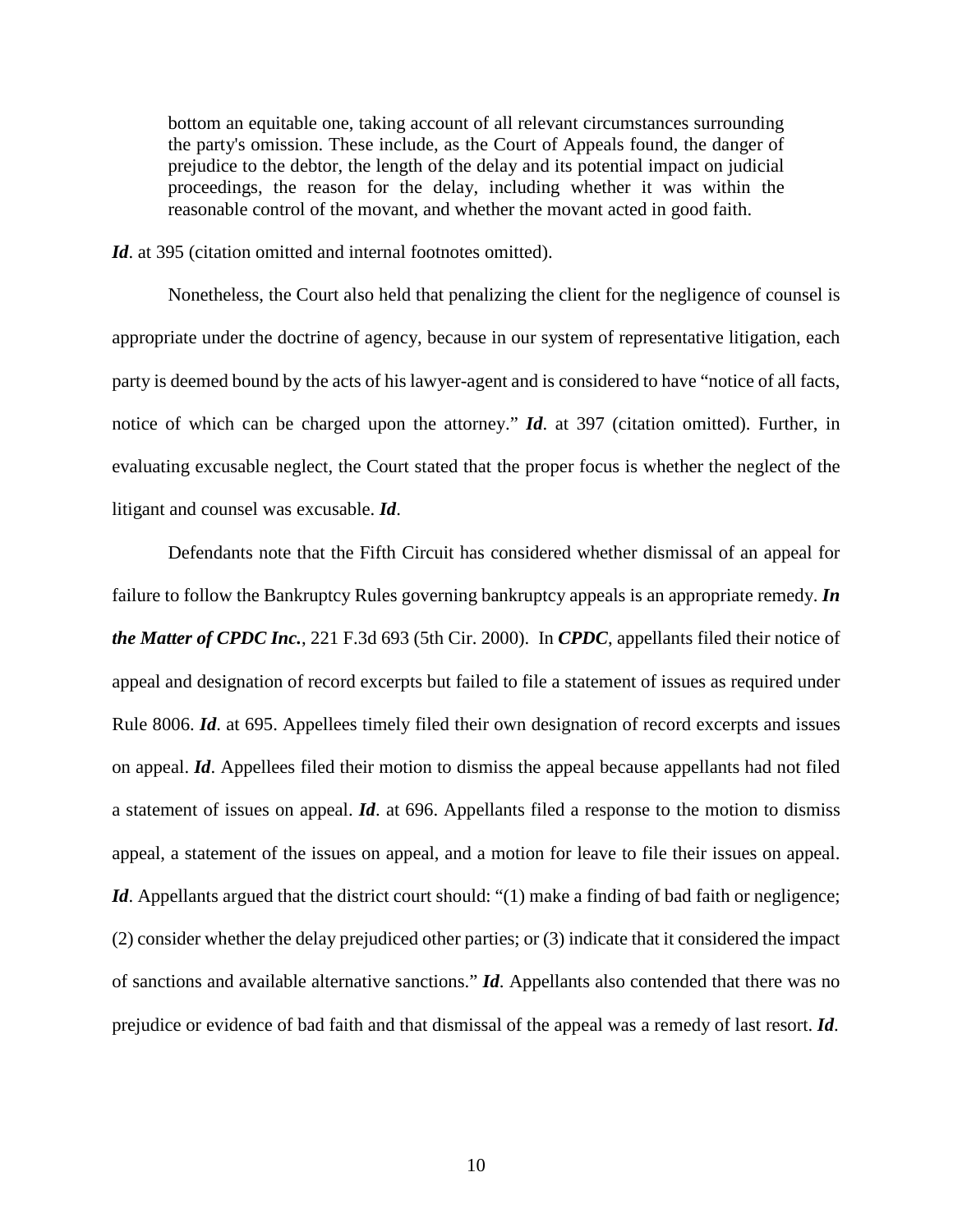The district court denied the appellants' motion for leave and motion for rehearing on the motion for leave. *Id*. at 697. The appellants argued that they had met most of the deadlines imposed for filing an appeal under the Bankruptcy Rules and that appellants' mistake in not filing the statement of the issues was inadvertent, not prejudicial, and would be prejudicial for their client. *Id*. The district court found appellants' arguments unavailing and dismissed their appeal. The Fifth

Circuit stated that:

Commentators have explained that the purpose of the record designation requirement is to provide the reviewing court with an adequate basis for evaluating the appellant's claims on appeal. *See* 10 Collier on Bankruptcy ¶ 8006.03[1] (15th ed.2000). The burden of creating an adequate record rests with the appellant, who may not urge an issue on appeal if he has failed to provide the appellate court with the requisite record excerpts. *See id.; Pyramid,* [531 F.2d at 745](https://1.next.westlaw.com/Link/Document/FullText?findType=Y&serNum=1976145555&pubNum=0000350&originatingDoc=I99ad5970798b11d9bf29e2067ad74e5b&refType=RP&fi=co_pp_sp_350_745&originationContext=document&transitionType=DocumentItem&contextData=(sc.History*oc.UserEnteredCitation)#co_pp_sp_350_745) (citations omitted). Likewise, the purpose of the statement of issues is "principally to identify the portions of the testimony below that should be included in the record on appeal." Editors' Comment, Norton Bankruptcy Rules Pamphlet 1999–2000 Edition 559 (2d ed. 1999); *[In re Bishop, Baldwin, Rewald, Dillingham & Wong, Inc.,](https://1.next.westlaw.com/Link/Document/FullText?findType=Y&serNum=1997030498&pubNum=0000506&originatingDoc=I99ad5970798b11d9bf29e2067ad74e5b&refType=RP&fi=co_pp_sp_506_1148&originationContext=document&transitionType=DocumentItem&contextData=(sc.History*oc.UserEnteredCitation)#co_pp_sp_506_1148)* 104 F.3d [1147, 1148 \(9th Cir.](https://1.next.westlaw.com/Link/Document/FullText?findType=Y&serNum=1997030498&pubNum=0000506&originatingDoc=I99ad5970798b11d9bf29e2067ad74e5b&refType=RP&fi=co_pp_sp_506_1148&originationContext=document&transitionType=DocumentItem&contextData=(sc.History*oc.UserEnteredCitation)#co_pp_sp_506_1148) 1997) (citing Norton Bankruptcy Rules Pamphlet 1996–97 Edition 594 (1996))))))); 9 Collier on Bankruptcy ¶ 8006–10 (1996)).

*Id*. at 698. Additionally, the Fifth Circuit noted that:

[Rule 8001\(a\)](https://1.next.westlaw.com/Link/Document/FullText?findType=L&pubNum=1000611&cite=USFRBPR8001&originatingDoc=I99ad5970798b11d9bf29e2067ad74e5b&refType=RB&originationContext=document&transitionType=DocumentItem&contextData=(sc.History*oc.UserEnteredCitation)#co_pp_8b3b0000958a4) states that "[a]n appellant's failure to take any step other than timely filing a notice of appeal does not affect the validity of the appeal, but is ground only for such action as the district court ... deems appropriate, which may include dismissal of the appeal." As the language of the rule makes clear, only the failure to file a notice of appeal, which deprives the reviewing court of jurisdiction, mandates dismissal. In contrast, the district court does not invariably dismiss for breaches of other procedural rules, including [Rule 8006.](https://1.next.westlaw.com/Link/Document/FullText?findType=L&pubNum=1000611&cite=USFRBPR8006&originatingDoc=I99ad5970798b11d9bf29e2067ad74e5b&refType=LQ&originationContext=document&transitionType=DocumentItem&contextData=(sc.History*oc.UserEnteredCitation)) *See [In re Tampa Chain](https://1.next.westlaw.com/Link/Document/FullText?findType=Y&serNum=1987157287&pubNum=0000350&originatingDoc=I99ad5970798b11d9bf29e2067ad74e5b&refType=RP&fi=co_pp_sp_350_55&originationContext=document&transitionType=DocumentItem&contextData=(sc.History*oc.UserEnteredCitation)#co_pp_sp_350_55)  Co., Inc.,* [835 F.2d 54, 55 \(2d Cir.](https://1.next.westlaw.com/Link/Document/FullText?findType=Y&serNum=1987157287&pubNum=0000350&originatingDoc=I99ad5970798b11d9bf29e2067ad74e5b&refType=RP&fi=co_pp_sp_350_55&originationContext=document&transitionType=DocumentItem&contextData=(sc.History*oc.UserEnteredCitation)#co_pp_sp_350_55) 1987) (per curiam) (citations omitted). Rather, the court must exercise discretion and consider what sanctions are appropriate. Dismissal is a harsh and drastic sanction that is not appropriate in all cases, even though it lies within the district court's discretion. In addition, when, as here, an appeal is dismissed because of an attorney's error, the client is unduly punished for his attorney's mistakes. *See* Editors' Comment, Norton Bankruptcy Rules at 523 ("While counsel for the appellant may be sanctioned, a dismissal of the appeal would unfairly penalize the client."); *In re Hill,* [775 F.2d 1385, 1387 \(9th Cir.](https://1.next.westlaw.com/Link/Document/FullText?findType=Y&serNum=1985155285&pubNum=0000350&originatingDoc=I99ad5970798b11d9bf29e2067ad74e5b&refType=RP&fi=co_pp_sp_350_1387&originationContext=document&transitionType=DocumentItem&contextData=(sc.History*oc.UserEnteredCitation)#co_pp_sp_350_1387) 1985) (per curiam) (finding an abuse of discretion when "the default was the fault of the attorneys and not the litigant[, y]et the impact of the sanction imposed is primarily against the client").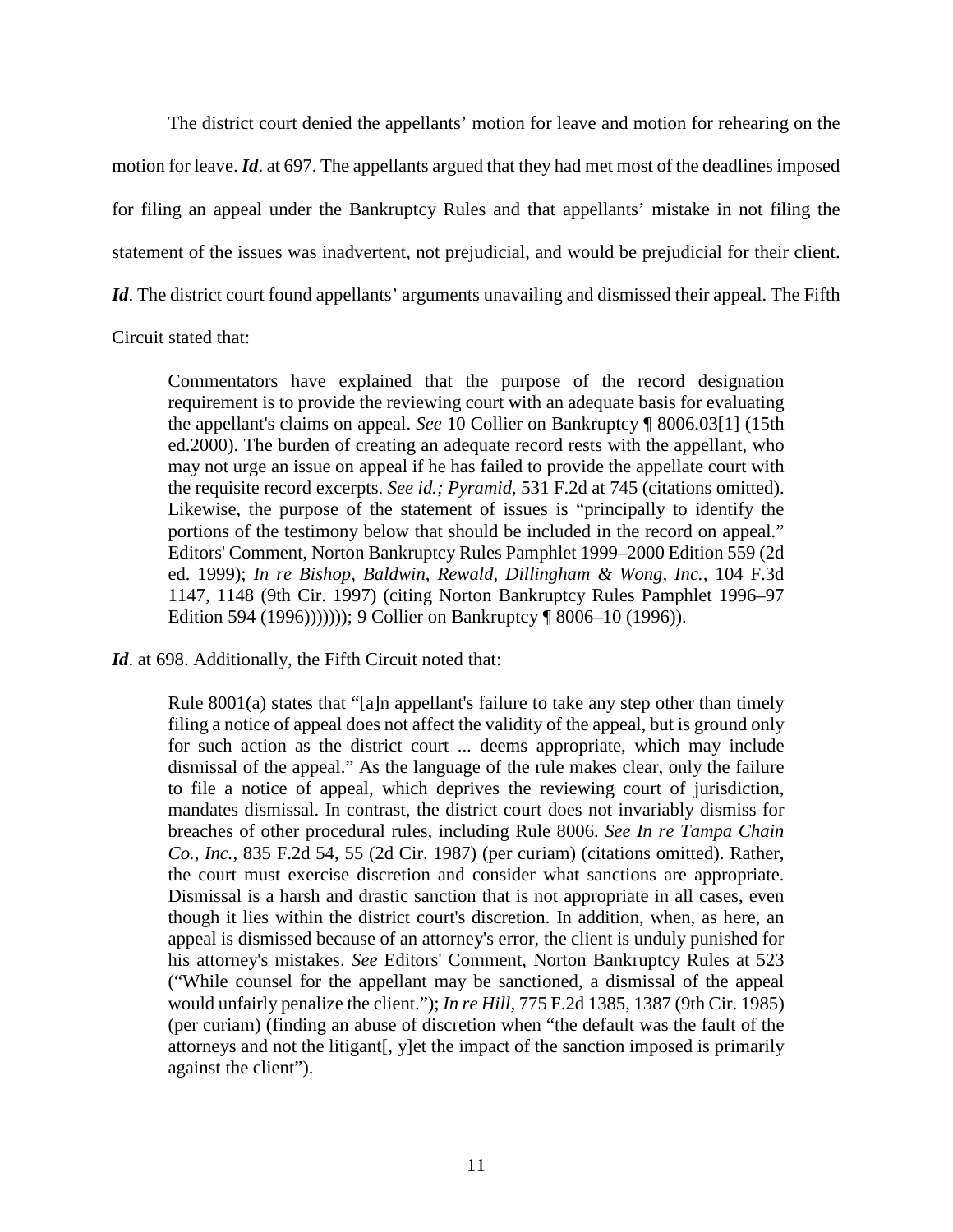*Id*. at 698–99.

In reversing the district court, the Fifth Circuit found that a dismissal of an appeal on procedural grounds is not generally not warranted. *Id*. (citation omitted). The Fifth Circuit stated that "[d]ismissal is a harsh and drastic sanction that is not appropriate in all cases, even though it lies within the district court's discretion." *Id*. at 699. Further, the Fifth Circuit observed that other courts have found the following factors useful in determining whether an appeal should be dismissed: "district court should (1) make a finding of bad faith or negligence; (2) give appellant notice or opportunity to explain the delay; (3) consider possible prejudicial effect of delay on other parties; and (4) consider the impact of the sanctions and available alternatives; . . . ." *Id*. (citation omitted). The Fifth Circuit concluded that rules infractions are harmless and do not merit dismissal. *Id.* at 699–700. The court also stated that in the absence of evidence of prejudice or "obstinately" dilatory conduct," the appeal in *CPDC* should not have been dismissed. *Id*. at 701.

Defendants argue that under the paradigm of *CPDC* and the excusable neglect standard in *Pioneer*, the Motion should be granted. As an initial matter, this Court was affirmed, and the underlying appeal was not dismissed. The District Court did consider the Court's Memorandum Opinion and found that it was appropriate to affirm this Court's Judgment, not dismiss the appeal.

Defendants state that no prejudice will result to Plaintiffs because there will be no additional briefing to be done and the briefs identified the record excerpts that will be used in determining the appeal. As to length of delay, Defendants posit that had the District Court alerted Defendants at the time they filed their Appellant Brief on June 12, 2018, that the record was not designated, the delay would have been only sixty-one days. (Motion at p. 5). Defendants also note that the District Court did not *expressly* notify Appellants that the record was incomplete until September 29, 2019. (*Id*.) (emphasis in the original). Defendants also acknowledge they received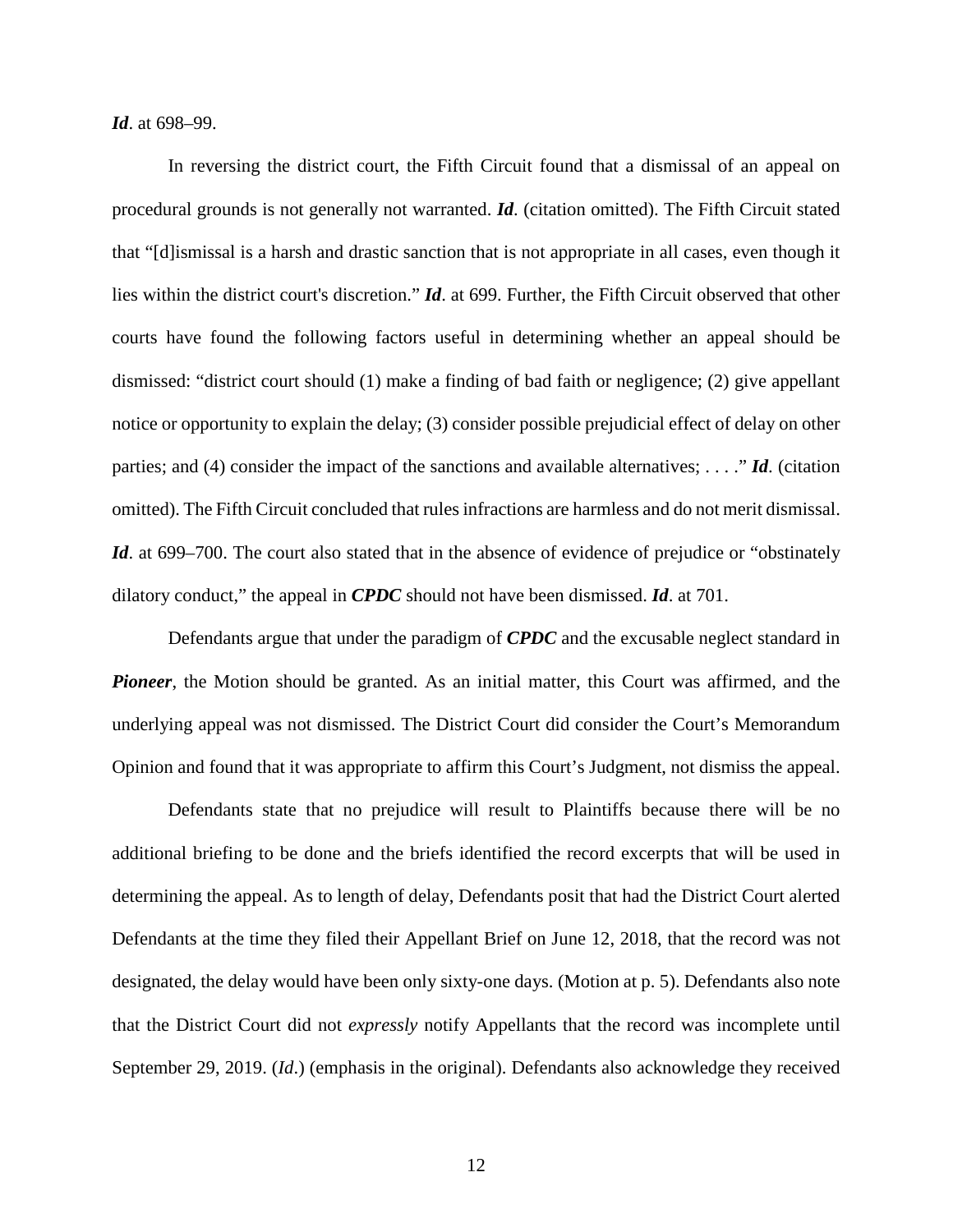the Clerk's e-mail regarding the incomplete record on appeal but concluded that because this Court had ordered the entire transcript, the Appellants could rely upon this Court designating the entire transcript as the record on appeal. (*Id*. at p.5, n. 3). This Court did not designate the trial transcript as the record on appeal because it would have been improper to do so.

Defendants state that there is no bad faith because the failure to designate was an unintentional oversight. (*Id*. at p. 6). Defendants argue that their "unintentional oversight in a procedural rule . . . has caused no harm to anyone." (*Id*. at p. 6) (footnote omitted). Defendants argue that the purpose of the rules of procedure is to allow disputes to be adjudicated and not be stumbling blocks or traps for the unwary. (*Id*. at 7). Defendants maintain that a strict application of a deadline that precludes a case from being considered on appeal requires this court, in the interest of justice, to grant the Motion. (*Id*.). Defendants conclude by stating that everyone in the case thought the trial transcript was in the appellate record and no one will be inconvenienced by the granting of the Motion. (*Id*. at 10).

Plaintiffs oppose Defendants' Motion arguing that any further delay is prejudicial. (ECF No. 642 at p. 5). Defendants argue that in the context of a bankruptcy case, "time is the essence of prejudice to creditors." *Pyramid Mobile Homes, Inc. v. Speake*, 531 F.2d 743, 746 (5th Cir. 1976). Defendants did not produce a supersedeas bond, and, as such, Receiver Rose has only been able to collect and distribute a limited portion of Defendants' assets while a significant amount of available assets remain uncollectible due to the pending appeal. (ECF No. 642 at p. 7). Further, notwithstanding the involvement of two receivers in this case, Defendants did not file a stay pending appeal and this Court issued Orders compelling Defendants to cooperate in post-judgment discovery and make payments to Plaintiffs. The Fifth Circuit has found prejudice where creditors "are waiting on [the] appeal 'to run its course' before they can receive distributions from the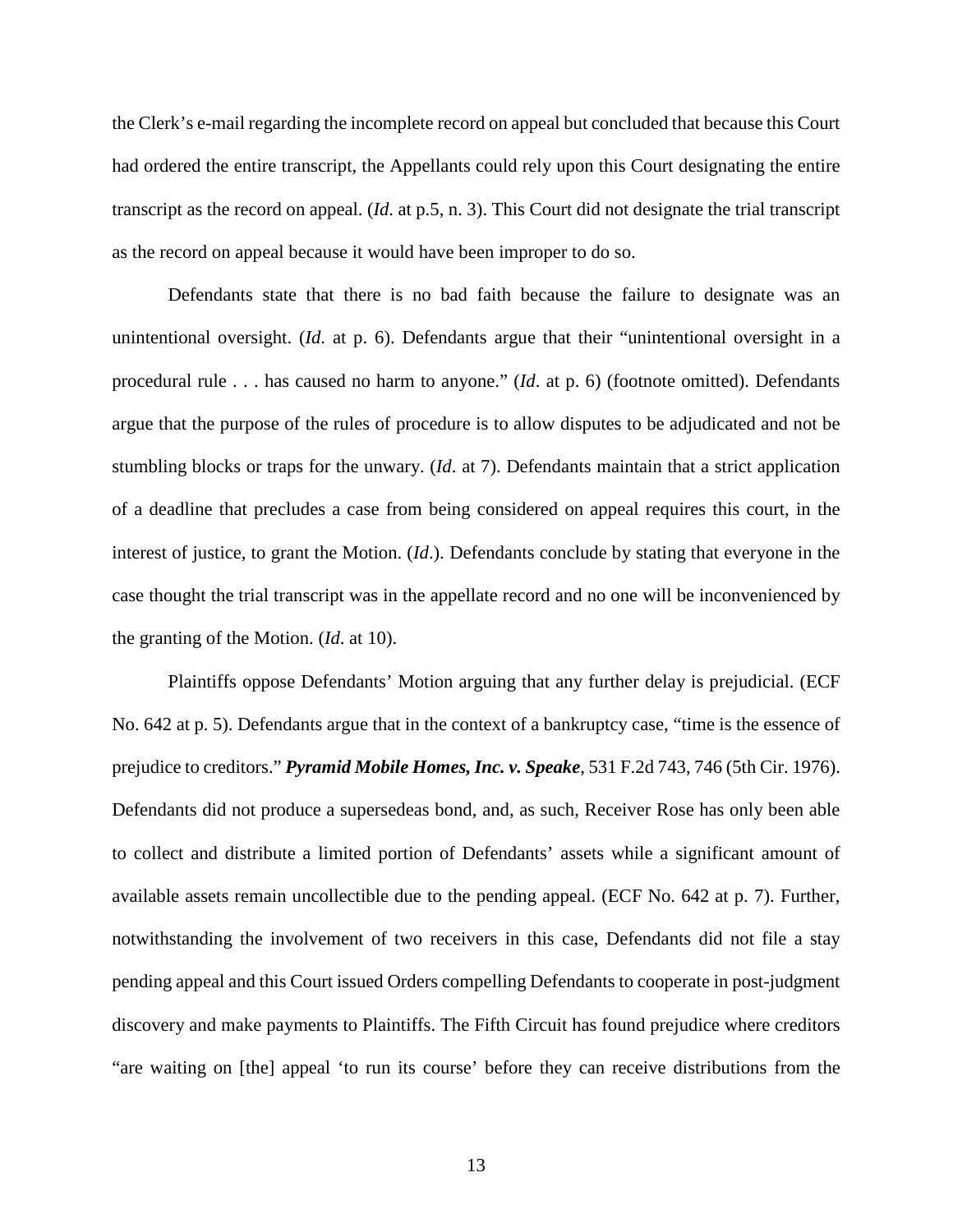bankruptcy trustee." *Kollinger v. Hoyle (In re Kollinger)*, 551 F. App'x 104, 108–09 (5th Cir. 2013).

In *In re Kollinger*, the appellant's attorney did not receive the court's briefing schedule because he had failed to update his e-mail address with the court. The Fifth Circuit concluded, "[w]hile it is true that some mistakes are excusable, as this court is reluctant to punish the client for the mistakes of his attorney, no excuse justifies failing to file a brief for ten months." *In re Kollinger*, 551 F. App'x at 108. Plaintiffs argue that the same is true here—Appellants' counsel overlooked several communications from the bankruptcy court indicating that Appellants had not designated the record on appeal, and now attempt to claim that their oversight was "somewhat understandable." (*Id*. at 6). Plaintiffs contend that no excuse, no matter how "somewhat understandable," justifies an eighteen-month delay. (*Id*.). The Court agrees with Plaintiffs that the Defendants' failure to designate the record is not a consequence of the actions of this Court, the District Court, or the Clerk of Court. The burden is on the appellant to designate the record. Fed. R. Bankr. P. 8009.

The Court also agrees with Plaintiffs that the standard under *Pioneer* is whether a party acted in good faith and is entitled to a finding of excusable neglect, as opposed to an absence of bad faith. 507 U.S. at 395. Defendants merely state that there has been no showing of bad faith on their part through the course of this adversary proceeding. The Court recognizes that the issue of granting this Motion relates to the Defendants' conduct or negligence in prosecuting their appeal, but it is important to recognize what has transpired in this Adversary Proceeding.

Brian Alfaro and his related entities contacted Plaintiffs about investing in oil and gas properties. Alfaro and his entities identified potential investors who were primarily in their twilight years looking to take their life savings or retirements moneys and invest them to augment their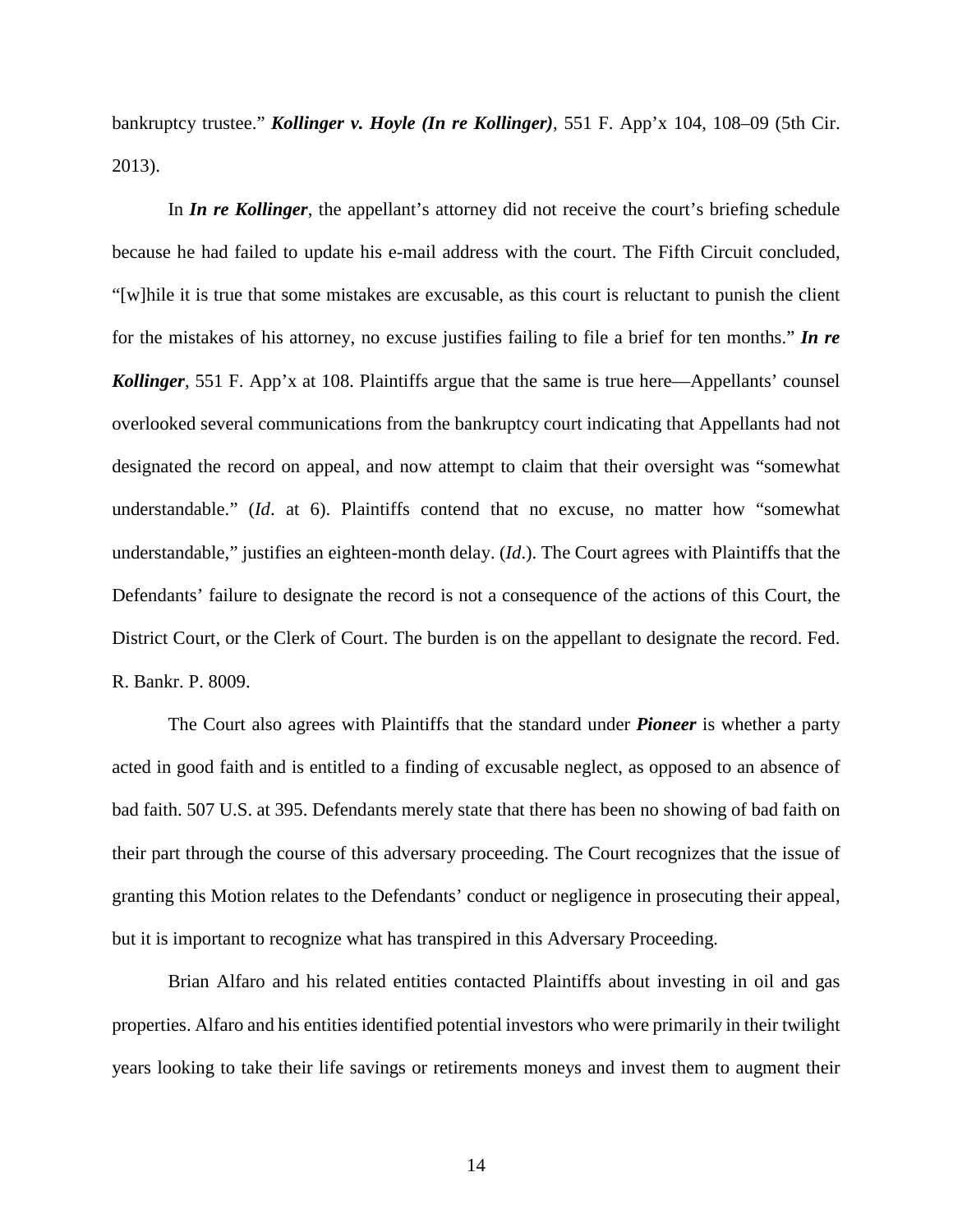savings. The Court found that Plaintiffs were fraudulently induced into investing their moneys (totaling into the dollar sum of millions) and most, if not all, of their investment ended up in the pocket of Brian Alfaro or his entities. Plaintiffs initiated litigation against the Defendants in the summer of 2015. One of the Alfaro entities was placed into bankruptcy and the other two were placed into receivership. Given the length of time in adjudicating this case, some Plaintiffs have either dropped out of the litigation or died. Plaintiffs are now nearly five years older and have seen little of the return of their moneys. Notably, as a result of this Adversary Proceeding, Brian Alfaro has been indicted for mail fraud<sup>7</sup> and awaits trial while his wife, Kristi Alfaro is being sued<sup>8</sup> in a separate adversary proceeding. Alfaro's assets are subject to criminal forfeiture which imperils Plaintiffs' payment in this case. Further, the Alfaros have become delinquent on their federal income taxes, thereby causing another impediment to prevailing Plaintiffs' ability to collect on the Judgment. As noted herein, this Court has had to appoint J. Scott Rose as Receiver (by agreement of the parties) to effectuate collection of a nearly \$8 million Judgment, thereby increasing the costs of the case.

The Court is mindful of the Fifth Circuit's instructions in *CPDC* that procedural deficiencies should not preclude an appeal going forward. The Court is also mindful of what the Fifth Circuit in *CPDC* stated, which is that in the absence of evidence of prejudice or obstinately dilatory conduct, the appeal in *CPDC* should not have been dismissed. 221 F.3d at 701. As discussed herein, the prejudice to Plaintiffs is severe because of what has transpired in this case. Defendants have been obstinately dilatory in their conduct throughout this case.

 $^7$  Brian Alfaro's criminal case was filed in the United States District Court for the Western District of Texas, Case No. 5:18-cr-00879-FB.<br><sup>8</sup> The adversary proceeding is captioned *J Scott Rose, As Receiver v. Synergy E&P, LLC, Kristi M. Alfaro, Adv. No.* 

<sup>19-05001-</sup>cag.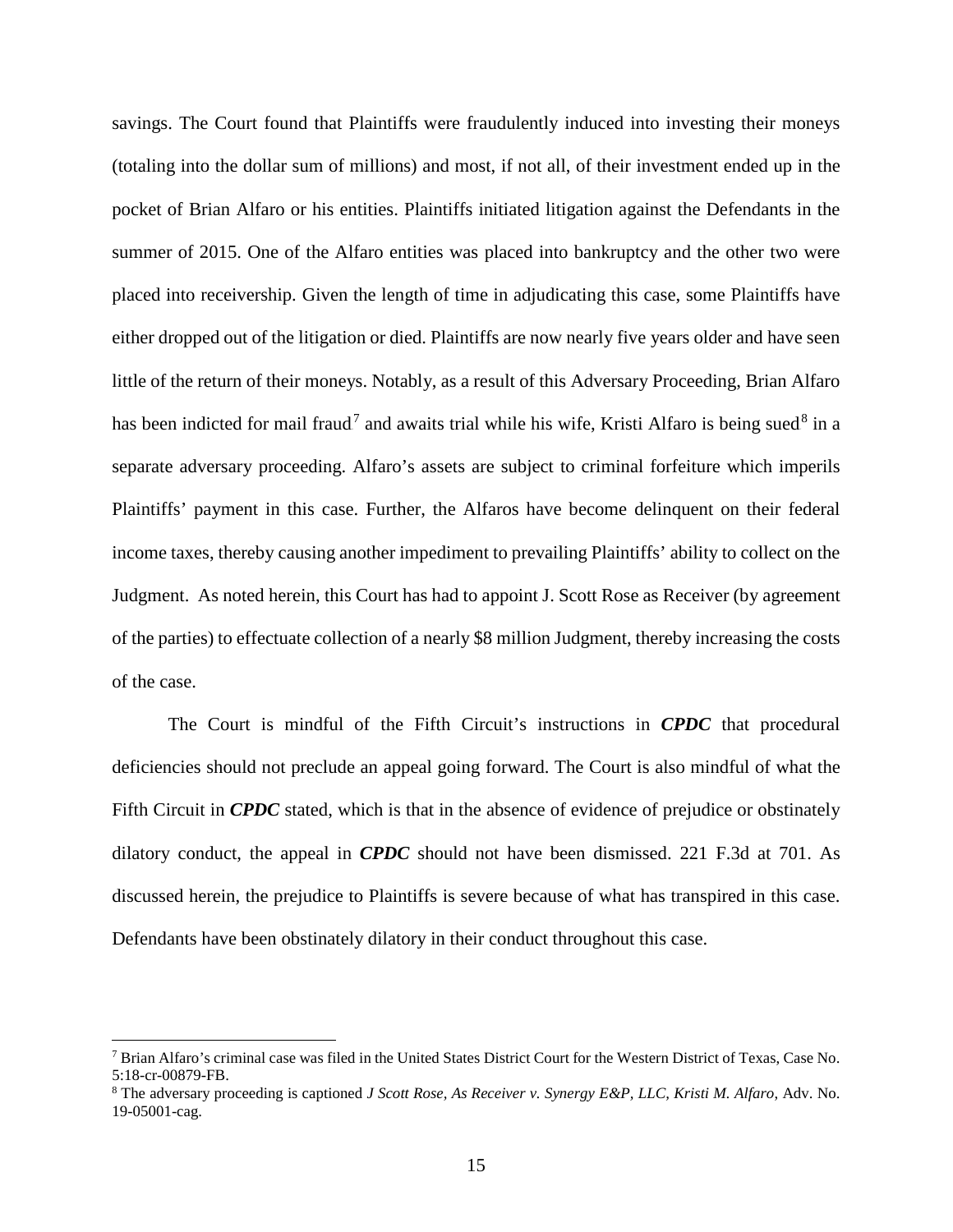In applying the **CPDC** factors  $- (1)$  make a finding of bad faith or negligence; (2) give appellant notice or opportunity to explain the delay; (3) consider possible prejudicial effect of delay on other parties; and (4) consider the impact of the sanctions and available alternatives none of the factors favor Defendants. Defendants' conduct has been obstinately dilatory since the inception of this case, and Defendants' attempt to attribute negligence on the part of the Court and Clerk's Office is unavailing. The Clerk's notice to Defendants of their failure to designate the record was clear and unequivocal, and Defendants' inability to understand the Clerk's instructions is counsel's fault. The appeal has been pending for nineteen months, and the granting of this Motion will only result in further delay to Plaintiffs who have been attempting to enforce the Judgment since early 2018. Defendants cannot claim prejudice as a result of their counsel's failures because Defendants have been obstinately dilatory in complying with discovery and following Court orders. In the Court's judgment, there are no sanctions that would apply here because Defendants have resisted on paying on the Judgment, so ordering monetary sanctions will have little effect on the process. The Court cannot conceive of any alternative measures in granting the Motion at this juncture that would not unduly prejudice Plaintiffs given how long the appeal has been pending and the difficulty for Plaintiffs in enforcing the Judgment.

The Court notes that the factors in *CPDC* mirror those of the excusable neglect standard in *Pioneer*, and the Court would note for the reasons explained in this Order that the delay in this case was not beyond the reasonable control of Defendants or their counsel. Moreover, the Defendants are not being penalized for the counsel's failure. Defendants posted no bond or sought any motion for stay pending appeal in this Court or District Court. While it was the Plaintiffs' burden at trial, Defendants put on no evidence or case to rebut Plaintiffs' case. Defendants